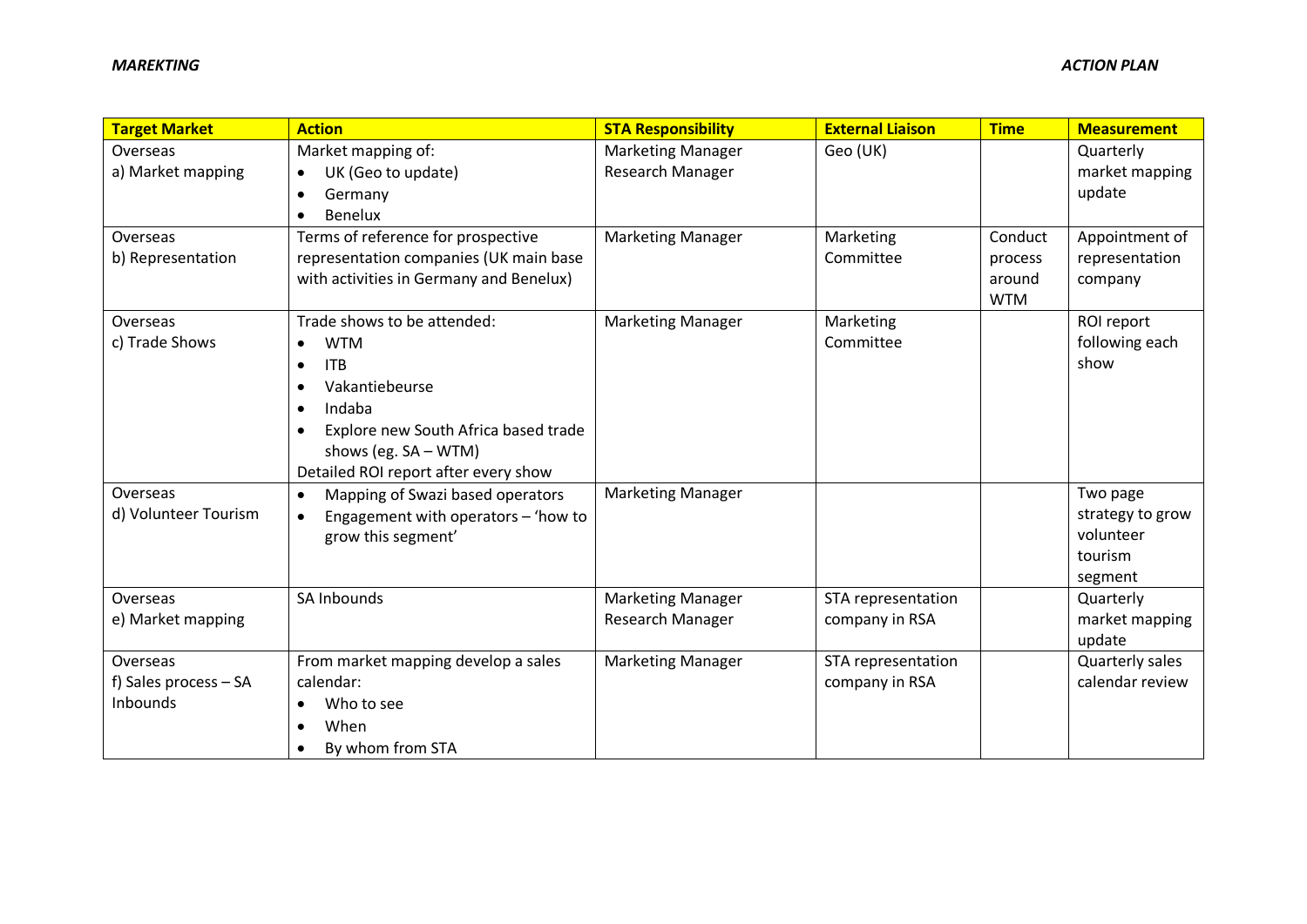| <b>Target Market</b>                        | <b>Action</b>                                                                                                                                                                                                                                                                     | <b>STA Responsibility</b>                            | <b>External Liaison</b>                          | <b>Time</b> | <b>Measurement</b>                                                                                         |
|---------------------------------------------|-----------------------------------------------------------------------------------------------------------------------------------------------------------------------------------------------------------------------------------------------------------------------------------|------------------------------------------------------|--------------------------------------------------|-------------|------------------------------------------------------------------------------------------------------------|
| Overseas<br>g) Sales process -<br>Overseas  | Led by inbound leads<br>$\bullet$<br>Informed by market mapping<br>$\bullet$<br>Sales visits to be synchronised<br>$\bullet$<br>around international trade show<br>attendance<br>Sales calendar:<br>$\bullet$<br>Who to see<br>When<br>By whom from STA                           | <b>Marketing Manager</b>                             | <b>Overseas STA</b><br>representation<br>company |             | Quarterly sales<br>calendar review                                                                         |
| Regional<br>a) Representation               | Terms of reference for STA<br>$\bullet$<br>representation based in RSA :<br>PR & media<br>$\qquad \qquad -$<br>Trade (inbounds & outbounds)<br>Generic campaign<br>—<br>Special interest<br><b>MICE</b><br>Conduct interview process<br>$\bullet$<br>Appoint company<br>$\bullet$ | <b>Marketing Manager</b>                             | Marketing<br>Committee                           |             | <b>ToR</b><br>$\bullet$<br>Letter of<br>$\bullet$<br>appointment<br>Contract<br>$\bullet$                  |
| Regional                                    | Terms of reference for STA<br>$\bullet$<br>representation based in Maputo<br>Conduct interview process<br>$\bullet$<br>Appoint company<br>Target - 10 good news stories                                                                                                           | <b>Marketing Manager</b><br><b>Marketing Manager</b> | Marketing<br>Committee<br>Marketing              |             | <b>ToR</b><br>$\bullet$<br>Letter of<br>$\bullet$<br>appointment<br>Contract<br>$\bullet$<br>Status report |
| b) Swazi 'Good News<br>Stories'<br>Regional | <b>Terms of Reference</b><br>$\bullet$                                                                                                                                                                                                                                            | <b>Marketing Manager</b>                             | Committee<br>Marketing                           |             | <b>ToR</b><br>$\bullet$                                                                                    |
| c) Generic Advertising<br>Campaign          | Conduct interview process<br>$\bullet$<br>Appoint company<br>$\bullet$                                                                                                                                                                                                            |                                                      | Committee                                        |             | Letter of<br>$\bullet$<br>appointment<br>Contract<br>$\bullet$                                             |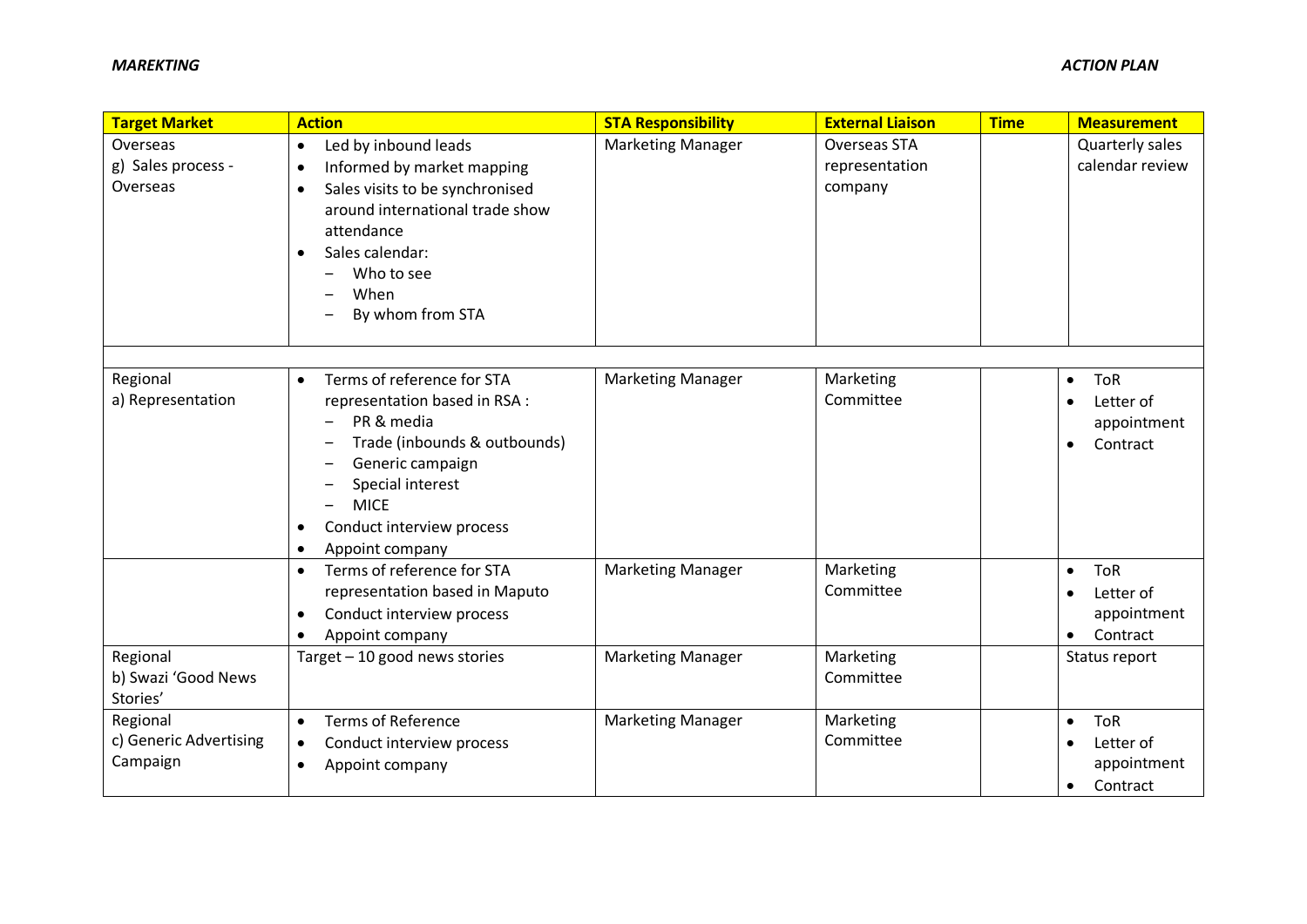| <b>Target Market</b>    | <b>Action</b>       | <b>STA Responsibility</b> | <b>External Liaison</b> | <b>Time</b> | <b>Measurement</b> |
|-------------------------|---------------------|---------------------------|-------------------------|-------------|--------------------|
| Domestic                | 5 Point Action Plan | <b>Marketing Manager</b>  | Marketing               |             | 5 Point Action     |
| a) Tourism Awareness    |                     |                           | Committee               |             | Plan               |
| Campaign                |                     |                           |                         |             |                    |
| Domestic                | Roll out plan       | <b>Marketing Manager</b>  | Advertising agency      |             | One page action    |
| b) Roll out of regional |                     |                           |                         |             | plan & budget      |
| generic campaign        |                     |                           |                         |             |                    |